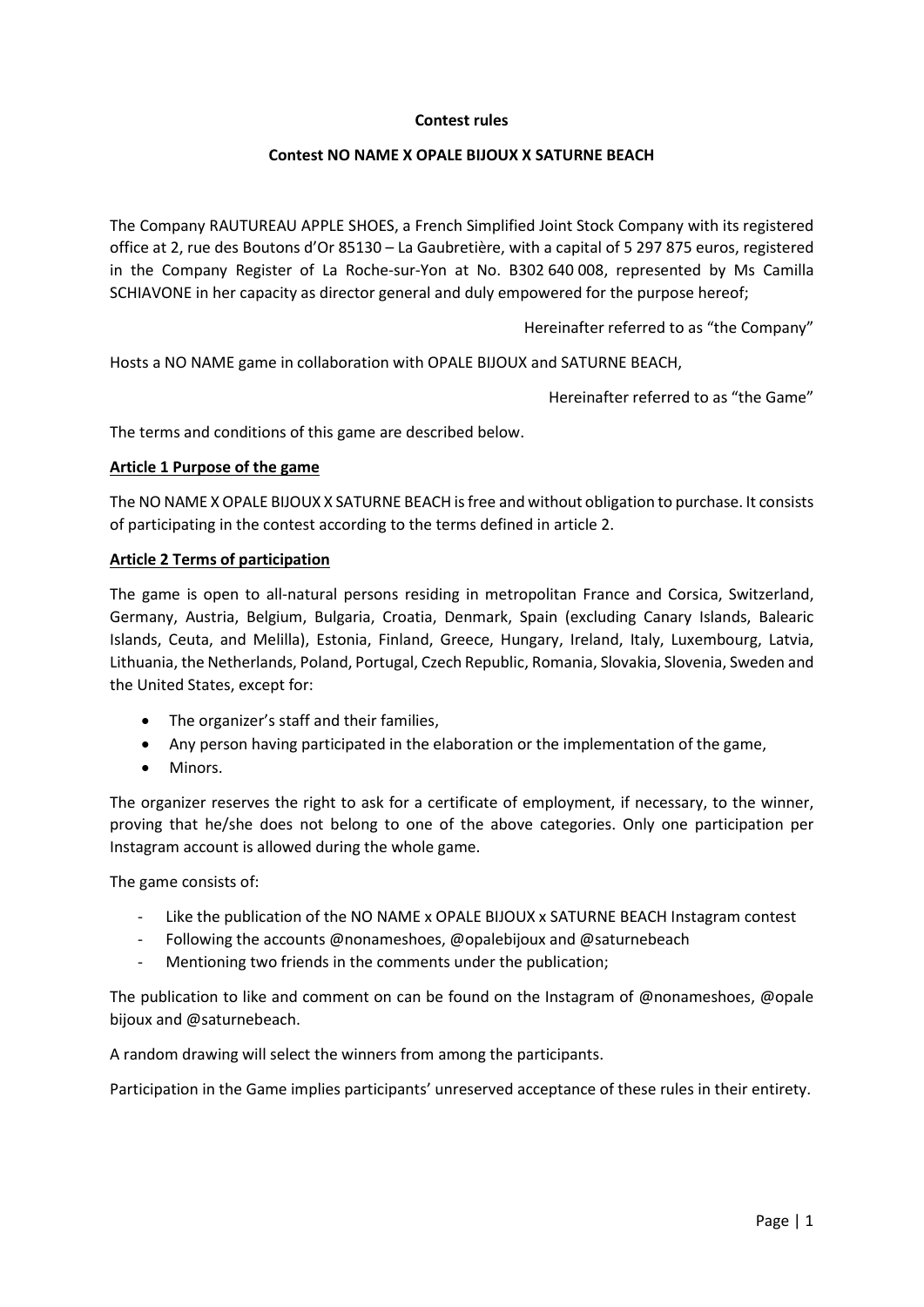# Article 3 Date and duration

The Game runs from May 29, 2022, at 5 pm to June 07, 2022 at 5 pm.

The Organizer reserves the right to extend the participation period and to postpone any announced date.

### Article 4 Validity of participation

Any participation in the Game will be considered invalid if the rules described in Article 2 of these Rules are not respected.

The organizer reserves the right to eliminate from the draw any invalid entry and more particularly any entry that does not comply with the rules described in Article 2 of these Rules.

In addition, an analysis of the information relating to the participants will be carried out to ensure that the conditions for participation in the Game are respected.

### Article 5 Designation of the winners

The winners will be designated by a draw which will take place on June  $7<sup>th</sup>$ , 2022 at 5 pm, at the head office of the Organizer, by the Communication Manager.

Any incomplete entry and/or entry that does not comply with the present rules drawn will be considered null and void and will lead to the designation of another participant by a new draw and so on until an entry is validated.

## Article 6. Designation of the prizes

There will be three winners.

The winners will each receive:

- a NO NAME gift card worth 100 euros,
- an Opale Bijoux gift card worth 100 euros,
- a Saturn Beach gift card worth 100 euros.

Each of the gift cards won by the winners are valid for one year from the date of issue.

They are to be used:

- On the website www.no-name.fr for the NO NAME gift cards
- On the website www.opale-bijoux.com for the Opale Bijoux gift cards
- On the website www.saturnebeach.com for the Saturne Beach gift cards

It is specified that the prizes cannot be replaced or exchanged for any reason whatsoever or refunded in cash.

#### Article 7 Information or Publication of the name of the winners

The winners will be contacted via their Instagram account chosen for participation in the contest.

#### Article 8 Delivery or withdrawal of the prizes

The prizes will be sent by mail to the address that will have been provided by the winner when the Organizer will have contacted him to announce his win.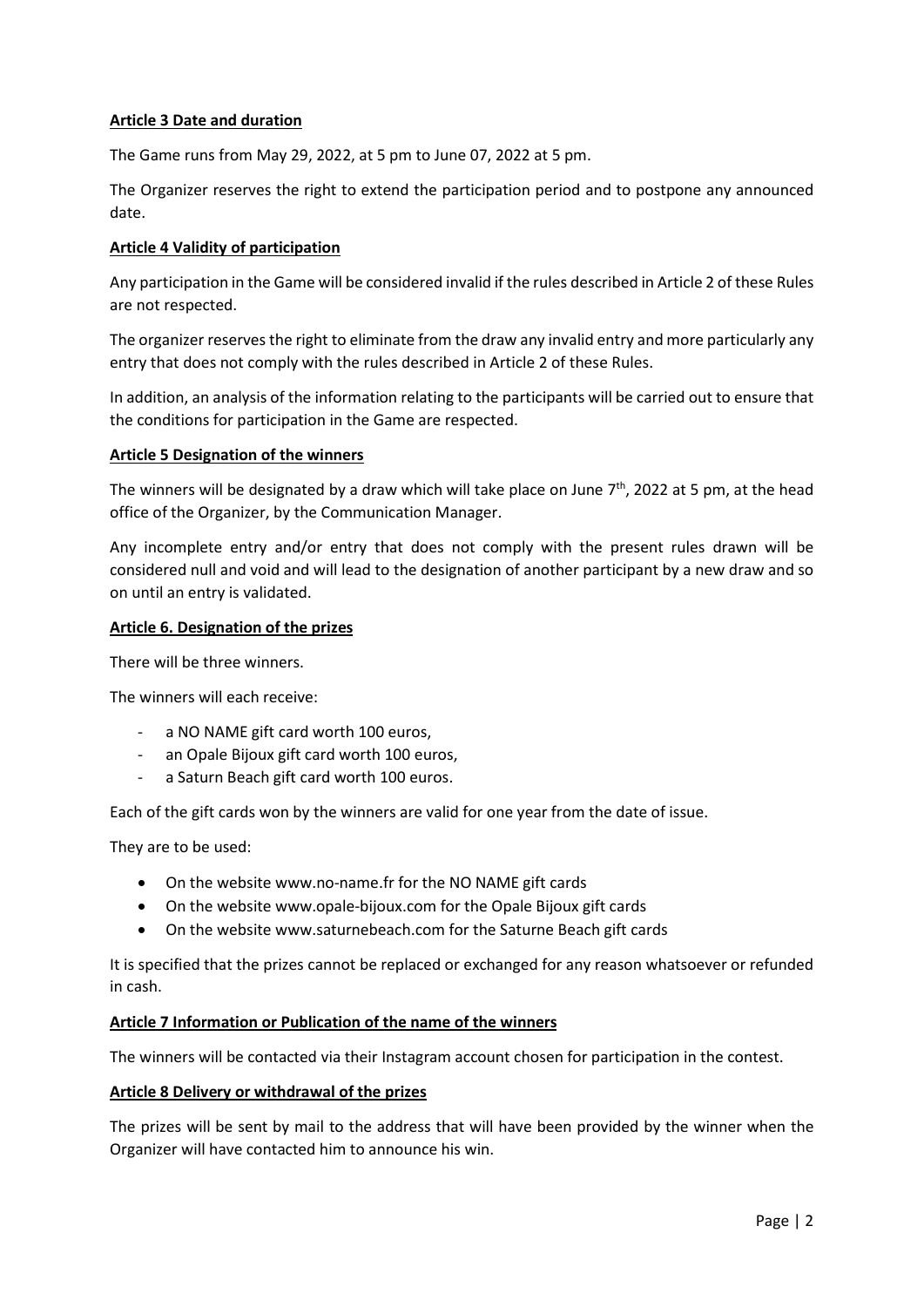Winners who cannot be reached and to whom the prizes have not been sent within 15 (fifteen) days following the draw, will not be able to claim any prize, compensation, or indemnity of any nature whatsoever, and the organizer will not be held responsible in any way towards the winner who has not shown up and/or manifested himself/herself within the allotted time to collect his/her prize.

The prizes awarded are personal and non-transferable. In addition, the prizes may not be contested in any way by the winners, nor may they be exchanged or given in exchange for any other consideration of any kind.

# Article 9 Promotional operations

By accepting their prizes, the winners authorize the organizer to use their names, brands, corporate names for promotional purposes in any medium of its choice, without this reproduction giving rise to any remuneration or compensation other than the prize won.

# Article 10 Personal data

The winners' data collected in the context of participation in the Game are recorded and used by the organizer and transmitted to the partner for the awarding of the prize.

The information collected from the winners to send their winnings is recorded in a computerized file by the Organizer.

The date collected will only be used by the Organizer and the partner in the context of the NO NAME X OPALE BIJOUX X SATURNE BEACH contest.

The data will be kept for 3 years after the end of the Game.

In accordance with the « loi informatique et libertés » of January 6, 1978, Participants have the right to access, rectify or delete information concerning them. Any request should be sent by mail to the address of the Organizer RAUTUREAU APPLE SHOES, 2 rue des Boutons d'Or, 85130 LA GAUBRETIERE, or the following email address: dpo@no-name.fr.

In accordance with current European regulations, participants have the following rights:

- right of access (article 15 RGPD) and rectification (article 16 RGPD), update, completeness of the Users' data;
- right to block or delete Users' personal data (article 17 RGPD), when they are inaccurate, incomplete, equivocal, outdated, or whose collection, use, communication or storage is prohibited;
- right to withdraw consent at any time (Article 13-2c GDPR);
- right to limit the processing of Users' data (Article 18 GDPR);
- right to object to the processing of Users' data (Article 21 GDPR);
- right to portability of data provided by Users, where such data are subject to automated processing based on their consent or on a contract (Article 20 GDPR).

If you believe, after having contacted us, that your "Data Protection" rights have not been respected, you may submit a complaint to the CNIL.